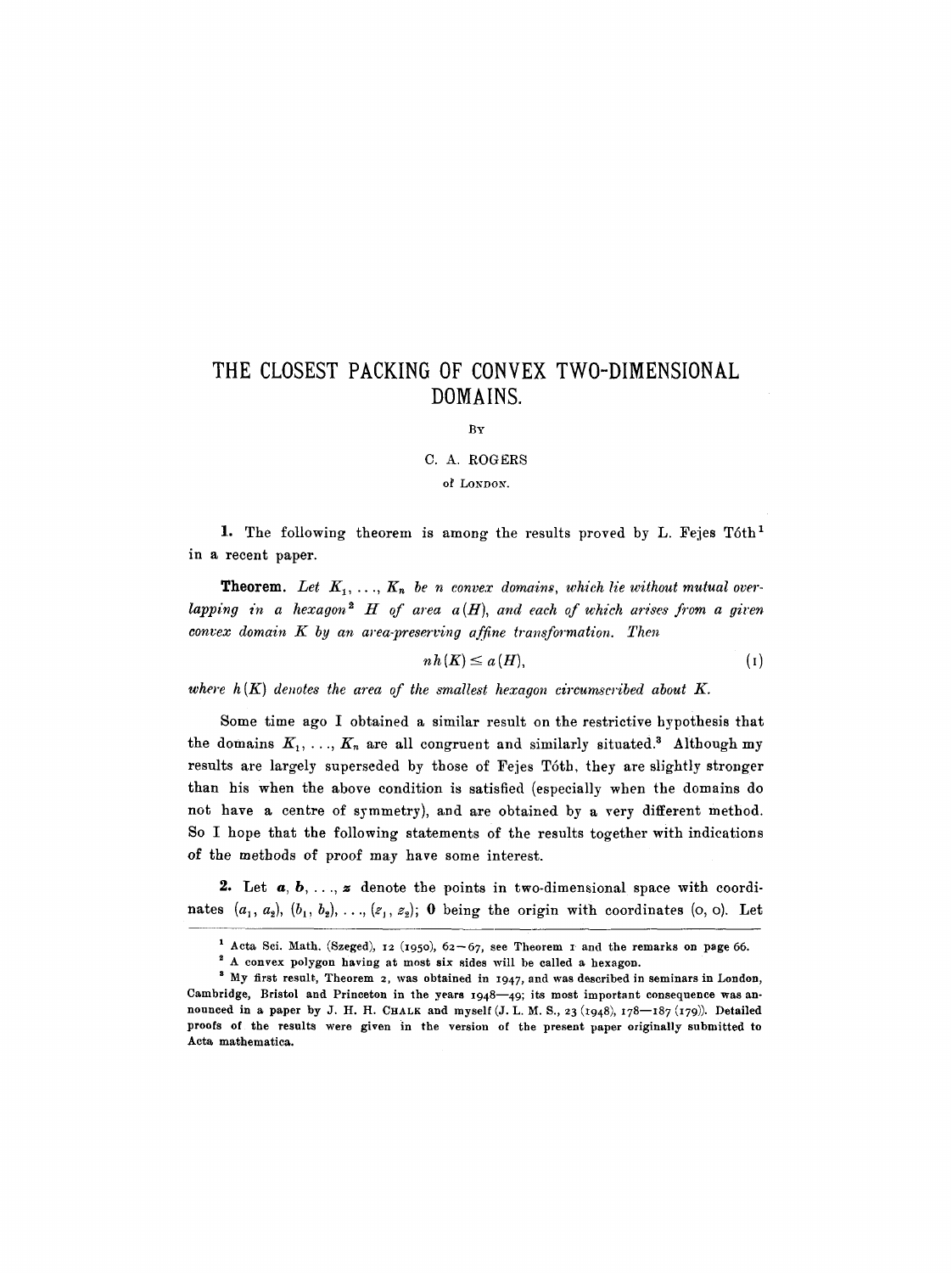$\lambda a + \mu b$  denote the point with coordinates  $(\lambda a_1 + \mu b_1, \lambda a_2 + \mu b_2)$  for all real  $\lambda, \mu$ . If  $\lambda$  is any real number,  $\alpha$  is any point and S is any set,  $\lambda S + \alpha$  will denote the set of points of the form  $\lambda x + a$  with x in S.

Let K and S be any open convex sets. If  $a_1, \ldots, a_n$  are points such that the sets  $K + a_1, \ldots, K + a_n$  lie in S without mutual overlapping, then these sets will be said to form a non-overlapping packing of  $n$  sets congruent and similarly situated to K into S, or simply a packing of n sets K into S. If  $\Lambda$  is a lattice and the sets  $K + x$  with x in A form a packing of an infinite number of sets K into the whole plane, then these sets will be said to form a lattice packing of  $K$ ; the determinant  $d(\Lambda)$  of the lattice will be called the determinant of the lattice packing. The determinant of the closest lattice packing of  $K$  is defined to be the lower bound of the determinants of the lattice packings of  $K$  and will be denoted by  $d(K)$ .

Our main results is:

**Theorem 1.** Let  $K$  and  $S$  be any open bounded convex sets with areas  $a(K)$ and  $a(S)$ . If n sets K can be packed into S (with  $n \geq 1$ ), then

$$
(n-1) d(K) + a(K) \le a(S).
$$
 (2)

When one restricts oneself to packings of congruent and similarly situated sets, this theorem is in some ways stronger than the result of Fejes T6th, for in the first place it applies to packings into a general convex set  $S$  and in the second place we have  $<sup>1</sup>$ </sup>

$$
d(K) \ge h(K),\tag{3}
$$

with strict inequality in the general case. However, when  $K$  has a centre of symmetry, it follows by a result of K. Reinhardt<sup>2</sup> that  $d(K) = h(K)$ .

The proof of Theorem i depends on the following rather more complicated theorem (see Fig. I).

<sup>&</sup>lt;sup>1</sup> This inequality is not difficult to prove. By continuity considerations it suffices to prove the inequality in the case when K is strictly convex. If one considers a lattice  $\Lambda$  with determinant *d(K)* giving a lattice packing of strictly convex sets K, it follows from the well known theory of MINKOWSKI *(Diophantische Approximationen (Teubner, Berlin, 1947)*, § 4, or see K. MAHLER, Proc. London Math. Soc. (2) 49 (1946), 158) that each set  $K + x$  with x in  $\Lambda$  has a boundary point in common with the boundaries of just six of the other sets of this form. If tac-lines are drawn to  $K$  through these six points of contact, care being taken to ensure that opposite tac-lines are parallel, they bound an open hexagon H circumscribing K, and no two of the hexagons  $H + x$ with x in A have common points. Thus we see that  $h(K) \le a(H) \le d(A) = d(K)$ .

 $2$  Abh. Math. Sem. Hamb. Univ., 10 (1934), 216-230 or see K. MAHLER, Proc. K. Ned. Akad. v. Wet. (Amsterdam), 50 (1947), 692-703.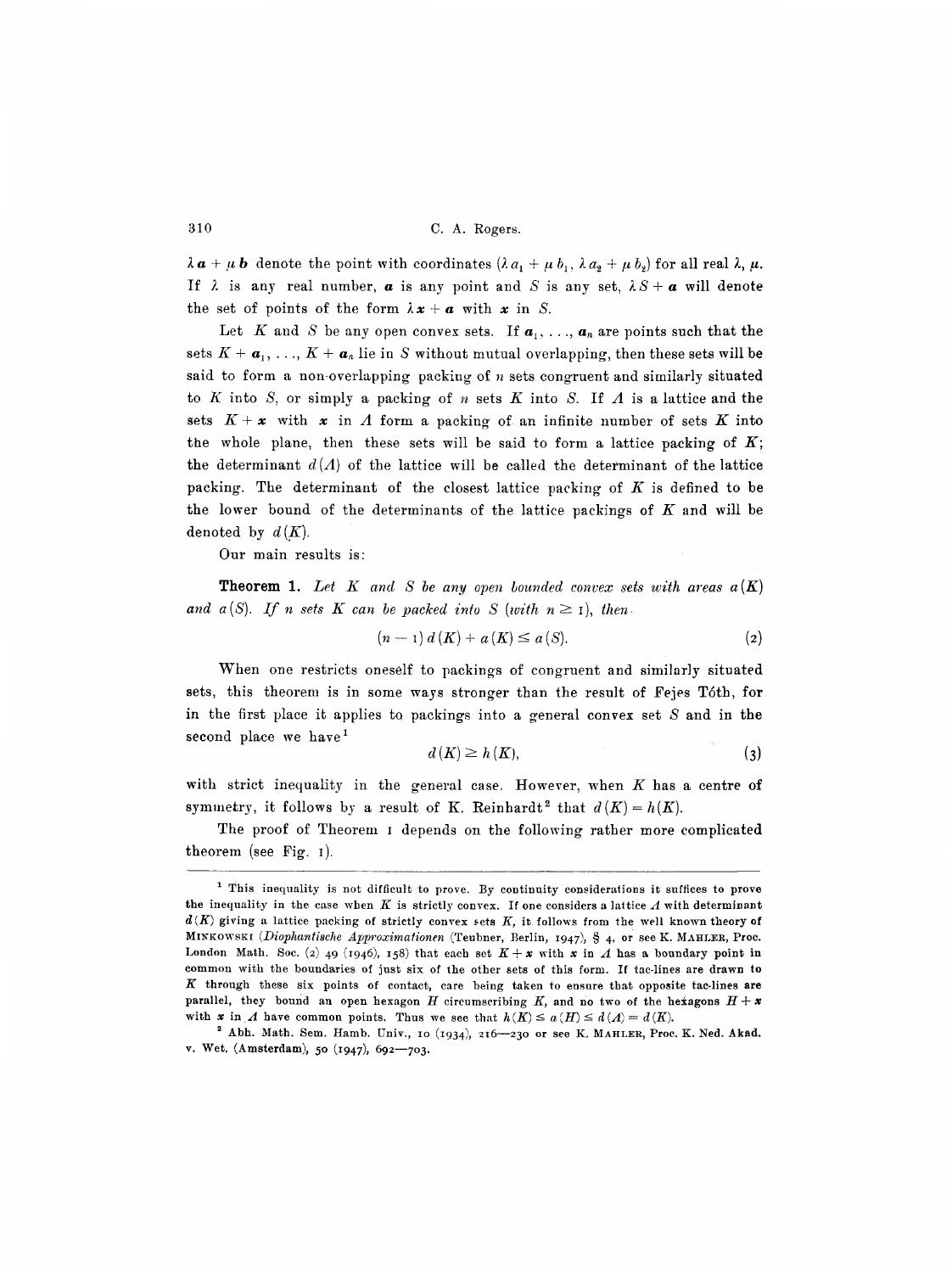The closest packing of convex two-dimensional domains. 311



**Theorem 2.** Let K be an open bounded strictly convex<sup>1</sup> set. Let  $x_0, x_1, \ldots, x_n =$  $=$   $\mathbf{x}_0$ ,  $\mathbf{x}_{n+1}$ ,  $\ldots$ ,  $\mathbf{x}_{n+m}$  be points, such that

- (I) the polygon  $x_0, x_1, \ldots, x_n$  is a Jordan polygon bounding a domain  $\Pi$  of area  $a(\Pi)$ ;
- (2) the sets  $K + \mathbf{x}_{r-1}$  and  $K + \mathbf{x}_r$  have a common boundary point, if  $1 \leq r \leq n$ ;
- (3) the points  $x_{n+1},..., x_{n+m}$  lie in or on the boundary of  $\Pi$ ; and
- (4) *the sets*  $K + \mathbf{x}_r$  and  $K + \mathbf{x}_s$  have no points in common if  $1 \leq r < s \leq n + m$ . *The~*

$$
(m + \frac{1}{2}n - 1) d(K) \le a(H). \tag{4}
$$

While Theorem 2 only applies to strictly convex sets, it is in some respects more general and more precise than Theorem I, since it does not assume that the polygon  $\Pi$  is convex and since the inequality (4) is satisfied with equality for many configurations of the sets.

3. Throughout this section  $K$  will denote an open strictly convex set. Further C will denote the boundary of K, and *K'* will denote the closure of K. We shall say that two sets touch if their closures have just one point in common,

<sup>&</sup>lt;sup>1</sup> An open set K is said to be strictly convex if it is such that, for every pair of distinct points  $a$  and  $b$  on the boundary of  $K$ , every inner point  $c$  of the line segment joining  $a$  to  $b$ is in K.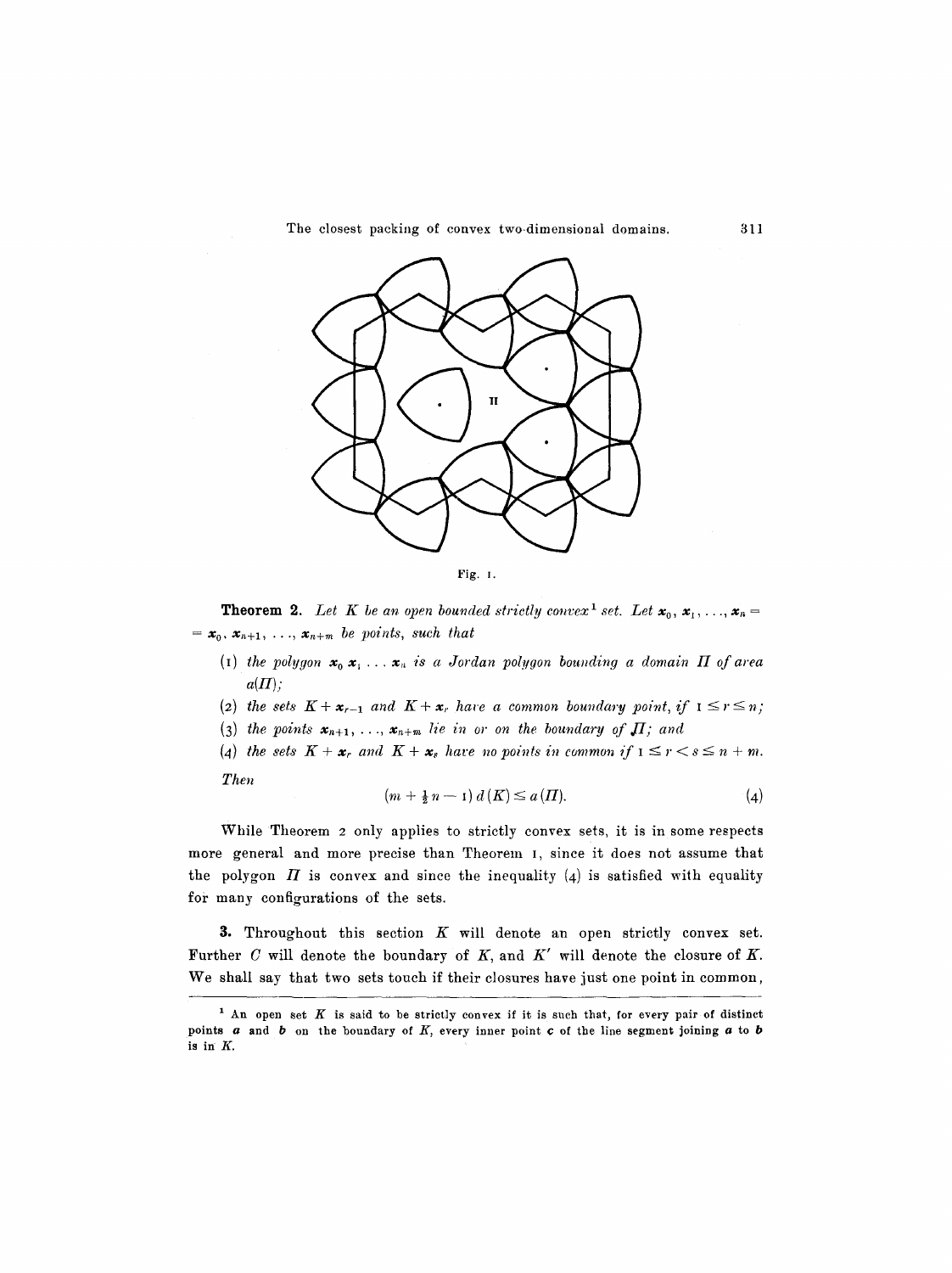the common point shall be called the point of contact. We will say that a system of sets  $K + x_1, \ldots, K + x_n$  is connected if, for any integers r, w with  $1 \leq r < w \leq n$ , either  $K + x_r$  touches  $K + x_w$ , or there is a sequence of positive integers s, t, ..., v all less than or equal to n such that  $K + x_r$  touches  $K + x_s$ ,  $K + x_s$  touches  $K + x_t, \ldots, K + x_v$  touches  $K + x_w$ .

We first show that Theorem 2 is a consequence of a particular case of the following lemma.

and let  $\mathbf{x}_1, \ldots, \mathbf{x}_n$  be points such that: **Lemma 1.** *Suppose that* K has 0 as centre. Let n be an integer with  $n \ge 3$ 

- (I) the polygon  $x_1 x_2 \ldots x_n x_n$  is a Jordan polygon bounding a domain  $\Pi$  with *area*  $a(\Pi)$ ;
- (2) the sets  $K + x_r$  and  $K + x_{r+1}$  touch for  $r = 1, \ldots, n-1$ ; and
- (3) no two of the sets  $K + x_1, \ldots, K + x_n$  have a common point.

and a real number  $\sigma$  with  $0 \leq \sigma < I$  such that: *Suppose that for some integer*  $m \geq 0$  there exist points **s**,  $\mathbf{x}_{n+1} = \mathbf{y}_1, \ldots, \mathbf{x}_{n+m} = \mathbf{y}_m$ 

- (4) the points  $y_1, \ldots, y_m$  lie in the closure  $\Pi'$  of  $\Pi$ ;
- (5) no two of the sets  $\sigma K + s$ ,  $K + x_1, \ldots, K + x_{n+m}$  have a common point;
- (6) the system of sets  $K + x_1, \ldots, K + x_{n+m}$  is connected; and
- (7) the set  $\sigma K + s$  touches  $K + x_1$  and  $K + x_n$ .

*Suppose further that m is such that:* 

(8) it is not possible to find points  $z_1, \ldots, z_{m+1}$  in  $\Pi'$ , with no two of the sets  $K + x_1, \ldots, K + x_n, K + z_1, \ldots, K + z_{m+1}$  having a common point.

*Then* 

$$
a(\Pi) \ge (m + \frac{1}{2}n - 1) d(K). \tag{5}
$$

**Reduction of Theorem 2 to the case**  $\sigma = \circ$  **of Lemma 1.** First suppose that  $K$  has the origin 0 as centre. We may also suppose without loss of generality that it is impossibe to find points  $z_1, z_2, \ldots, z_{m+1}$  in the closure  $\Pi'$  of  $\Pi$ , such that no two of the sets  $K + x_1, \ldots, K + x_n, K + z_1, \ldots, K + z_{m+1}$  have a common point. Also, if we regard the points  $x_1, \ldots, x_n$  as fixed, we may suppose that the points  $x_{n+1}, \ldots, x_{n+m}$  are chosen to make the sum of their second coordinates minimal subject to the conditions  $(3)$  and  $(4)$  of Theorem 2. Then it is easy to verify that the conditions of Lemma I are satisfied if  $s = \frac{1}{2}(x_1 + x_n)$  and  $\sigma = 0$ . So Lemma I implies the truth of Theorem 2 in this case.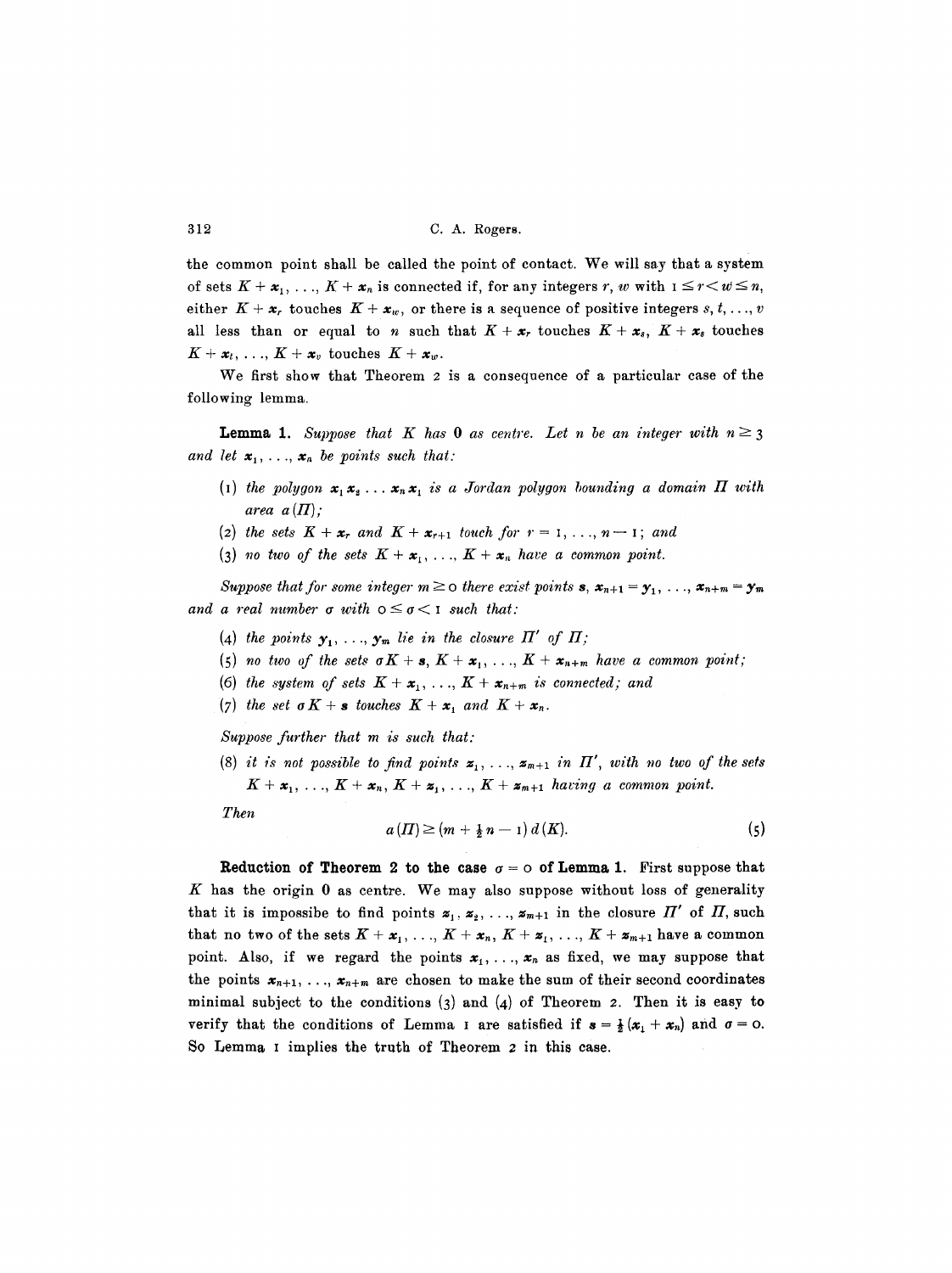Now consider the general case when  $K$  does not necessarily have a centre. The difference set  $\mathcal{D}K$  of K is defined to be the set of all points of the form  $x-y$  with x and y in K. As K is strictly convex it is well known (and easy to verify) that  $\mathscr{D}K$  is also strictly convex and has 0 as centre of symmetry. Further, if **a** and **b** are any points, the sets  $\frac{1}{2}\mathcal{D}K + a$  and  $\frac{1}{2}\mathcal{D}K + b$  have a point in common if and only if the sets  $K + a$  and  $K + b$  have a point in common, and the sets  $\frac{1}{2}\mathcal{D}K + a$  and  $\frac{1}{2}\mathcal{D}K + b$  touch if and only if the sets  $K + a$  and  $K + b$  touch. Consequently we have  $d(K) = d(\frac{1}{2}\mathcal{D}K)$ , and the conditions of Theorem 2 are satisfied by the set  $\frac{1}{2}\mathscr{D}K$  and the points  $\mathbf{x}_1, \ldots, \mathbf{x}_{n+m}$ . Thus the general case of Theorem 2 is a consequence of the special case, when  $K$  has  $0$  as centre, considered above. This completes the reduction.

The proof of Lemma I is inductive; it is based on three lemmas.

**Lemma 2.** If a and  $\beta$  are positive numbers and **a** and **b** are points, then the *curves*  $\alpha C + \alpha$  *and*  $\beta C + \mathbf{b}$  *cannot have more than two points of intersection unless*  $\alpha = \beta$  and  $\alpha = b$ .

**Proof.** Suppose that the curves had three distinct points  $z_1$ ,  $z_2$ ,  $z_3$  in common. Then, if

$$
\boldsymbol{x}_r = \frac{1}{\alpha} \{ \boldsymbol{z}_r - \boldsymbol{a} \}, \quad \boldsymbol{y}_r = \frac{1}{\beta} \{ \boldsymbol{z}_r - \boldsymbol{b} \}, \qquad r = 1, 2, 3,
$$

the triangles  $x_1 x_2 x_3$  and  $y_1 y_2 y_3$  are in direct similitude and are inscribed in C. Since  $C$  is strictly convex it is easy to see that this is impossible unless both triangles are proper and coincide with each other. In this case  $\alpha = \beta$  and  $\alpha = b$ .

**Lemma 3.** Suppose that K has 0 as centre. Let  $\sigma$  be a number with  $0 \leq \sigma \leq 1$ , and let  $\alpha$ , **b** and **s** be points such that  $\sigma K + \mathbf{s}$  touches both  $K + \alpha$  and  $K + \mathbf{b}$ . Let *I* be a Jordan arc leading from **a** to **b**, having no points other than **a** and **b** in *or on the boundary of the triangle asb, and having no point in*  $\sigma K' + s$ *. Let*  $\Pi$  *be* the domain bounded by  $\Gamma$  and the segment **ba**. Let  $x_1$  and  $x_2$  be two points, just *one being in*  $\Pi$ *, such that neither*  $K' + x_1$  nor  $K' + x_2$  has a point in common with *I* or  $K + a$  or  $K + b$ , and such that  $K + x_1$  has no point in common with  $\sigma K + s$ . *Then*  $K' + x_1$  and  $K' + x_2$  have no point in common.

**Proof.** Suppose, for example, that  $x_1$  is in  $\Pi$ ; the proof is similar when  $x_2$ is in  $\Pi$ . Then  $x_2$  is not in  $\Pi$ . Let T be the set of inner points of the triangle  $a s b$  and let  $T'$  be the closure of  $T$ . Let  $\Gamma_0$  be the contour consisting of the are  $\Gamma$  the segment  $\boldsymbol{b}$  s and segment  $\boldsymbol{s}$  a. Then  $\Gamma_0$  is a Jordan contour bounding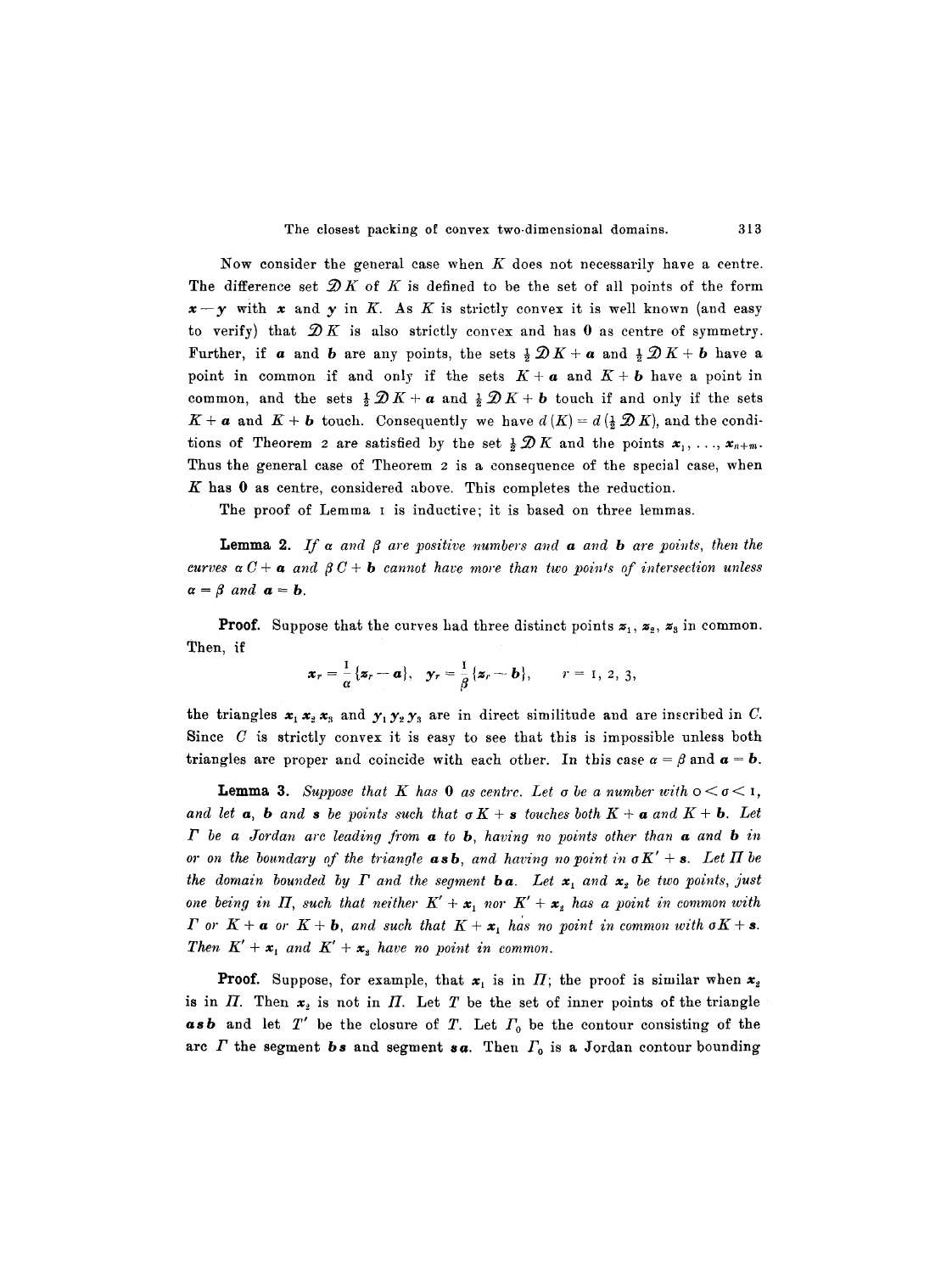a domain  $H_0$ . Since there is no point of  $K' + x_1$  in common with  $K + a$  or  $K + b$ , the point  $x_1$  does not lie in the triangle  $a s b$ . Hence  $x_1$  lies in  $H_0$ . Similarly  $x_2$  is not in  $\Pi_0$ .

Let  $\gamma_1$  and  $\gamma_2$  be the two arcs of  $\sigma C + s$  leading from the point t of contact of  $\sigma K + s$  and  $K + b$  to the point r of contact of  $\sigma K + s$  and  $K + a$ , the arc  $\gamma_+$  lying in  $\Pi'_0$  and the arc  $\gamma_2$  being outside  $\Pi_0$ . Then since  $\sigma K + s$  and  $K + x_1$ have no point in common the set  $K + x_1$  lies entirely in the domain  $\Pi_1$  bounded by the arc  $\Gamma$ , the segment **bt**, the arc  $\gamma_1$ , and the segment **ra**. Further it follows by use of Lemma 2 that the set  $K' + x_2$  can have no point in  $\Pi'_1$ . Thus  $K' + x_1$  and  $K' + x_2$  have no point in common.

**Lemma 4.** Suppose that K has 0 as centre. Let  $x_1, x_2, x_3$  be the vertices of *a triangle T of area*  $a(T)$ *, let s be a point and let o be a number satisfying*  $o \leq \sigma < 1$ . Suppose that no two of the sets  $K + x_r$ ,  $r = 1, 2, 3$  have any common *point, but that*  $\sigma K + s$  *touches*  $K + x_r$  *for*  $r = 1, 2, 3$ . Then

$$
a(T) \ge \frac{1}{2} d(K). \tag{6}
$$

**Proof.** If  $(I + \sigma)^{-1} \leq \lambda \leq I$  the set  $\{\lambda(I + \sigma) - I\}K + \lambda s$  touches the sets  $K+\lambda x_r$ ,  $r=1, 2, 3$ . When  $\lambda = (1 + \sigma)^{-1}$  the point  $\lambda s$  is common to the boundaries of the three sets; when  $\lambda = 1$  the sets have no common points. So we can choose such a  $\lambda$  so that no two of the sets have a common point, but at least two of them touch. The area of the triangle  $\lambda x_1, \lambda x_2, \lambda x_3$  is

$$
\lambda^2\,a(T)\leq a(T).
$$

Thus it is clear that in proving the lemma we may suppose that two of the sets  $K + x_r$ ,  $r = 1, 2, 3$ , touch.

We suppose that two of the sets  $K + x_r$ ,  $r = 1, 2, 3$ , touch. It is convenient to rename the points  $x_1, x_2, x_3$ , calling them  $x_{00}, x_{10}, x_{01}$  in a way which ensures that  $K + x_{00}$  and  $K + x_{10}$  touch. It is also convenient to suppose that our axes of coordinates are chosen so that the points  $x_{00}$ ,  $x_{10}$  and  $x_{01}$  have coordinates  $(0, 0)$ ,  $(1, 0)$  and  $(0, 1)$  respectively, this being possible since it is clear that the three points form a proper triangle.

For any integers r, s we use  $x_{rs}$  to denote the point, given by

$$
\mathbf{x}_{rs} = \mathbf{x}_{00} + r(\mathbf{x}_{10} - \mathbf{x}_{00}) + s(\mathbf{x}_{01} - \mathbf{x}_{00}),
$$

and having coordinates  $(r, s)$ . We show that the system of sets  $K + \mathbf{x}_{rs}$  forms a lattice packing of K. We first prove inductively that  $K + x_{10}$  and  $K + x_{r1}$  have

314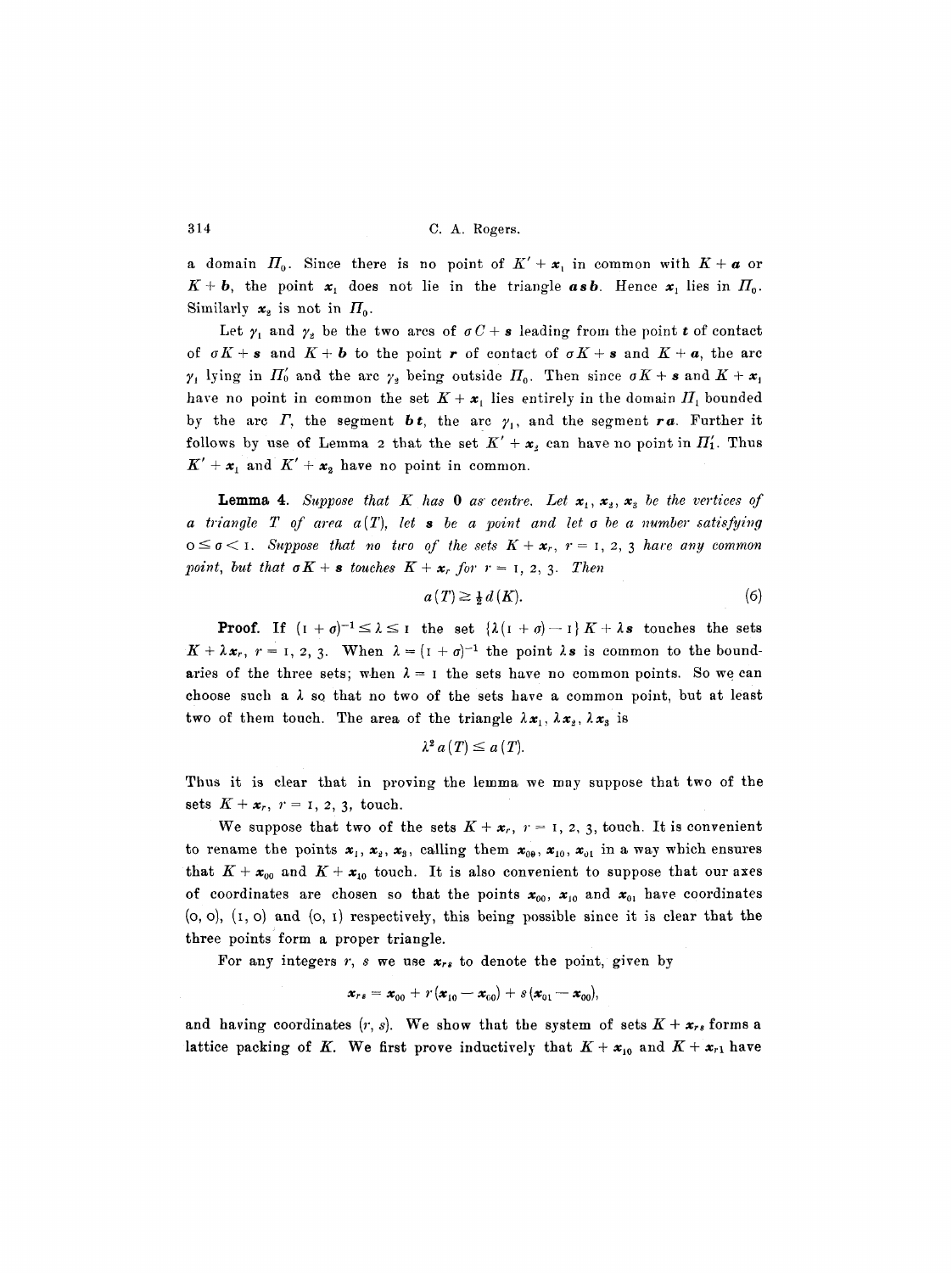no common point for  $r \leq o$ . We know that  $K + x_{10}$  and  $K + x_{01}$  have no common point, so we suppose that, for some  $n \leq -1$ , the sets  $K + x_{10}$  and  $K + x_{r1}$  have no common point for  $r = n + 1, \ldots, -1, 0$ , and prove that  $K + x_{10}$  and  $K + x_{n1}$ have no common point. As  $K + x_{10}$  and  $K + x_{(n+1)1}$  have no common point it is clear that  $K + x_{00}$  and  $K + x_{n1}$  have no common point. Also since  $K + x_{00}$ and  $K + x_{10}$  have no common point it is clear that  $K + x_{01}$  and  $K + x_{n1}$  have no common point.

Let the tac-lines to K parallel to the  $x_i$ -axis touch K at points  $\pm z$ , where  $z_2>0$ . Then it is easy to see that we may join the points  $x_{00}-z$  and  $x_{01}+z$ by a Jordan arc  $\gamma$  having no points, other than its end points, in common with the sets  $\sigma K' + s$ ,  $K' + x_{00}$ ,  $K' + x_{10}$ ,  $K' + x_{01}$ , ...,  $K' + x_{n1}$ , and the triangle  $x_{00}$  s $x_{01}$ , and such that just one of the points  $x_{10}$ ,  $x_{n1}$  lies in the domain  $\Pi$ bounded by the Jordan contour consisting of the segment  $x_{00}(x_{00}-x)$ , the arc  $\gamma$ , the segment  $(x_{01} + z)x_{01}$ , and the segment  $x_{01}x_{00}$ . It now follows from Lemma 3 that  $K + x_{10}$  and  $K + x_{n1}$  have no point in common. Thus  $K + x_{10}$  and  $K + x_{r1}$ have no point in common if  $r \leq 0$ .

A similar argument, in which the roles played by  $x_{00}$  and  $x_{10}$  are interchanged, shows that  $K + x_{00}$  and  $K + x_{r1}$  have no common points for  $r \ge 0$ . So we see that  $K + x_{r0}$  and  $K + x_{t1}$  have no point in common for any integers r, t. Since the sets  $K + x_{rs}$ ,  $r = 0, \pm 1, \ldots$  form a line of touching sets, it is clear that no two of the sets  $K + \mathbf{x}_{rs}$ ,  $r, s = 0, \pm 1, \ldots$ , have a point in common. So in our new coordinate system the lattice of points with integral coordinates having determinant I gives a lattice packing of K. Hence  $d(K) \leq I$ . But in the new coordinate system  $a(T) = \frac{1}{2}$ . Consequently we have shown that  $a(T) \geq \frac{1}{2} d(K)$ .

**Proof of Lemma 1.** We prove the lemma by induction on  $(m + \frac{1}{2}n - 1)$ . We suppose that for some  $N \geq \frac{1}{2}$  the lemma is true if  $m + \frac{1}{2}n - 1 \leq N - \frac{1}{2}$ ; we shall show that this supposition, which is vacuous when  $N=\frac{1}{2}$ , implies that the lemma is satisfied when  $m + \frac{1}{2}n - 1 = N$ . Suppose then that the conditions of the lemma are satisfied by some integers m and n with  $m + \frac{1}{2}n - 1 = N$  and by some points  $x_1, \ldots, x_{n+m}$ .

We may without loss of generality suppose that the axes are chosen so that 0 is the mid-point of the segment  $x_1 x_n$ , the  $x_1$ -axis being along this segment and the points of the negative  $x_i$ -axis near to 0 being in  $\Pi$ .

We consider the points  $x_1, \ldots, x_{n+m}$  as fixed but consider the point s and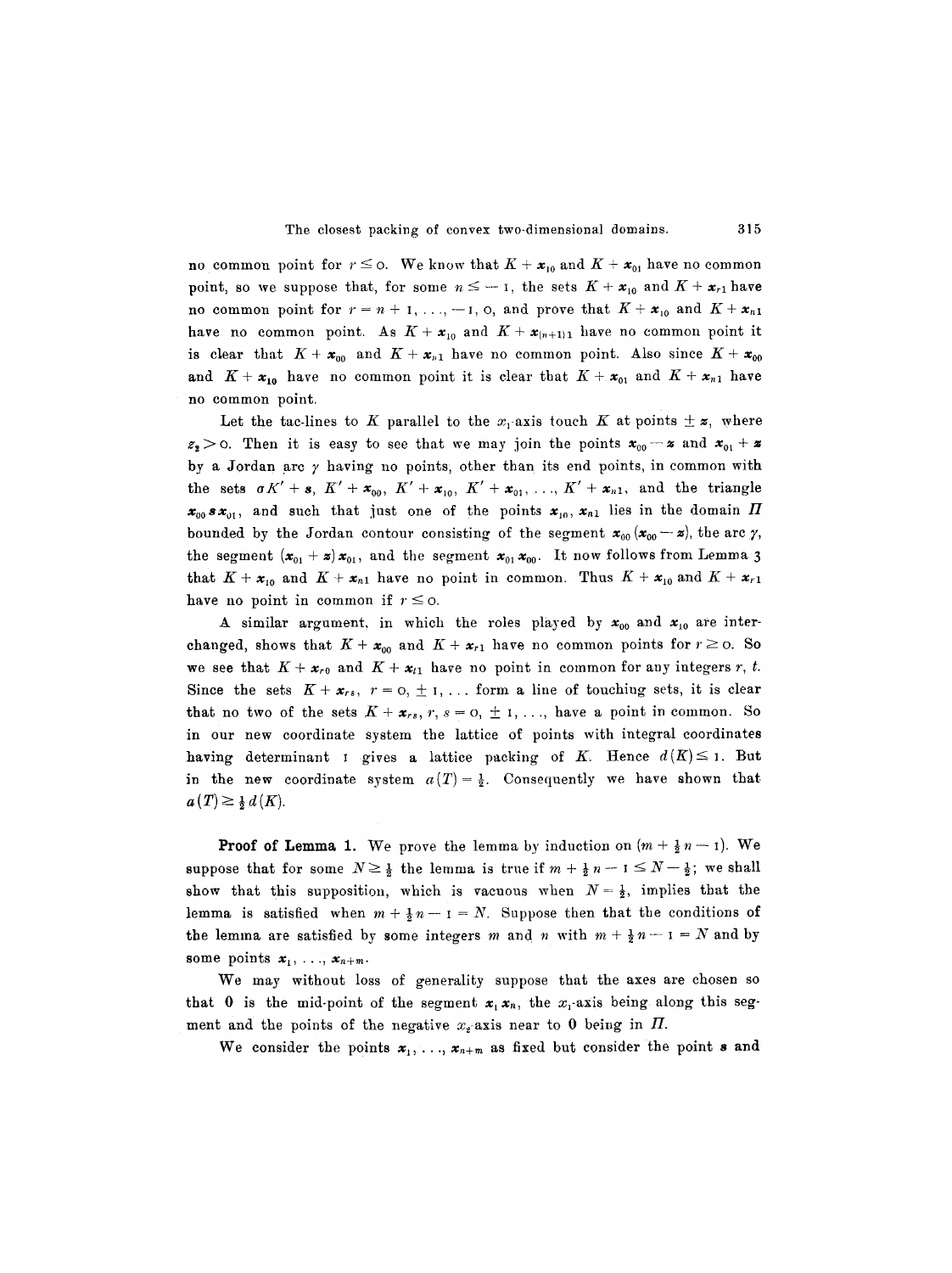the number  $\sigma$  to vary subject to the conditions (5) and (7) and the inequality  $o \leq \sigma \leq 1$ . Suppose s and  $\sigma$  are chosen subject to these conditions so that  $s_2$ has its least possible value. Then, if  $\sigma$  were equal to I, the points  $s, y_1, \ldots, y_m$ would lie in  $\Pi'$  while no two of the sets  $K + x_1, \ldots, K + x_n, K + s, K + y_1, \ldots,$  $K + \mathbf{y}_m$  would have a common point, contrary to the condition (8). So we have  $0 \leq \sigma \leq 1$ . Now it follows from the choice of s and  $\sigma$  that, for some t with  $t \neq n$  and  $2 \leq t \leq n+m$ , the set  $\sigma K + s$  touches  $K + x_t$  at a point, which either lies in  $\Pi$ , or perhaps lies in the triangle  $x_1 \, s \, x_n$ . It is not difficult to prove that the open triangle T with vertices  $x_1 x_2 x_n$  lies in  $\Pi$  (see Fig. 2).

By condition (6) it is clear that we can choose points  $z_1, \ldots, z_r$  with  $I \leq r \leq m + I$  such that

- $(a)$   $\mathbf{z}_1 = \mathbf{x}_t;$
- (b)  $K + z_j$  touches  $K + z_{j+1}$  for  $1 \leq j < r$ ;
- (c) for each j with  $1 \leq j < r$  there is an integer k with  $z_j = y_k$  and there is an integer l with  $1 \leq l \leq n$  for which  $z_r = x_l$ ; and
- (d) the points  $z_1, \ldots, z_r$  are distinct.

It is not difficult to see that  $\Pi$  splits up into the triangle  $T$  with vertices  $x_i$   $x_i$ ,  $x_n$  and the domains  $\Pi^*$  and  $\Pi^{**}$  (which will degenerate in some cases) bounded by the polygons  $x_1x_1 \ldots x_r (= x_l)x_{l-1} \ldots x_2x_1$  and  $x_nx_1 \ldots x_r (= x_l)x_{l+1} \ldots x_n$ .

Let the points  $y_1, \ldots, y_m$ , which are in the interior of  $\Pi^*$  and  $\Pi^{**}$ , be  $y_1^*, \ldots, y_{m^*}^*$  and  $y_1^{**}, \ldots, y_{m^{**}}^{**}$  respectively. Then  $m^* + m^{**} + (r-1) = m$ , as none of the points other than  $z_1$  are in the closure T' of T. Denote the vertices of  $\Pi^*$  and  $\Pi^{**}$  by  $x_1^* = x_1, \ldots, x_{n^*}^* = x_1$  and  $x_1^{**} = x_n, \ldots, x_{n^{**}}^{**} = x_1$ . Then we have

$$
(m^* + \frac{1}{2}n^* - 1) + (m^{**} + \frac{1}{2}n^{**} - 1) + \frac{1}{2} = (m + \frac{1}{2}n - 1).
$$
 (7)

Thus, as  $n^* \geq 2$  and  $n^{**} \geq 2$ ,

$$
m^* + \frac{1}{2}n^* - 1 \leq N - \frac{1}{2}, \quad m^{**} + \frac{1}{2}n^{**} - 1 \leq N - \frac{1}{2}.
$$

It is easy to verify that the points  $x_1^*, \ldots, x_{n^*}^*, s, y_1^*, \ldots, y_{m^*}^*$  and the number  $\sigma$  satisfy the conditions of this lemma. It is clear that the conditions (1)-(5) and  $(7)$  are satisfied; that the conditions  $(6)$  and  $(8)$  are satisfied follows by straight-forward applications of Lemma 3. So by the hypothesis of our induction

$$
a(\Pi^*) \ge (m^* + \frac{1}{2}n^* - 1) d(K).
$$

Similarly

$$
a\left(\Pi^{**}\right) \ge (m^{**} + \frac{1}{2} n^{**} - 1) d(K).
$$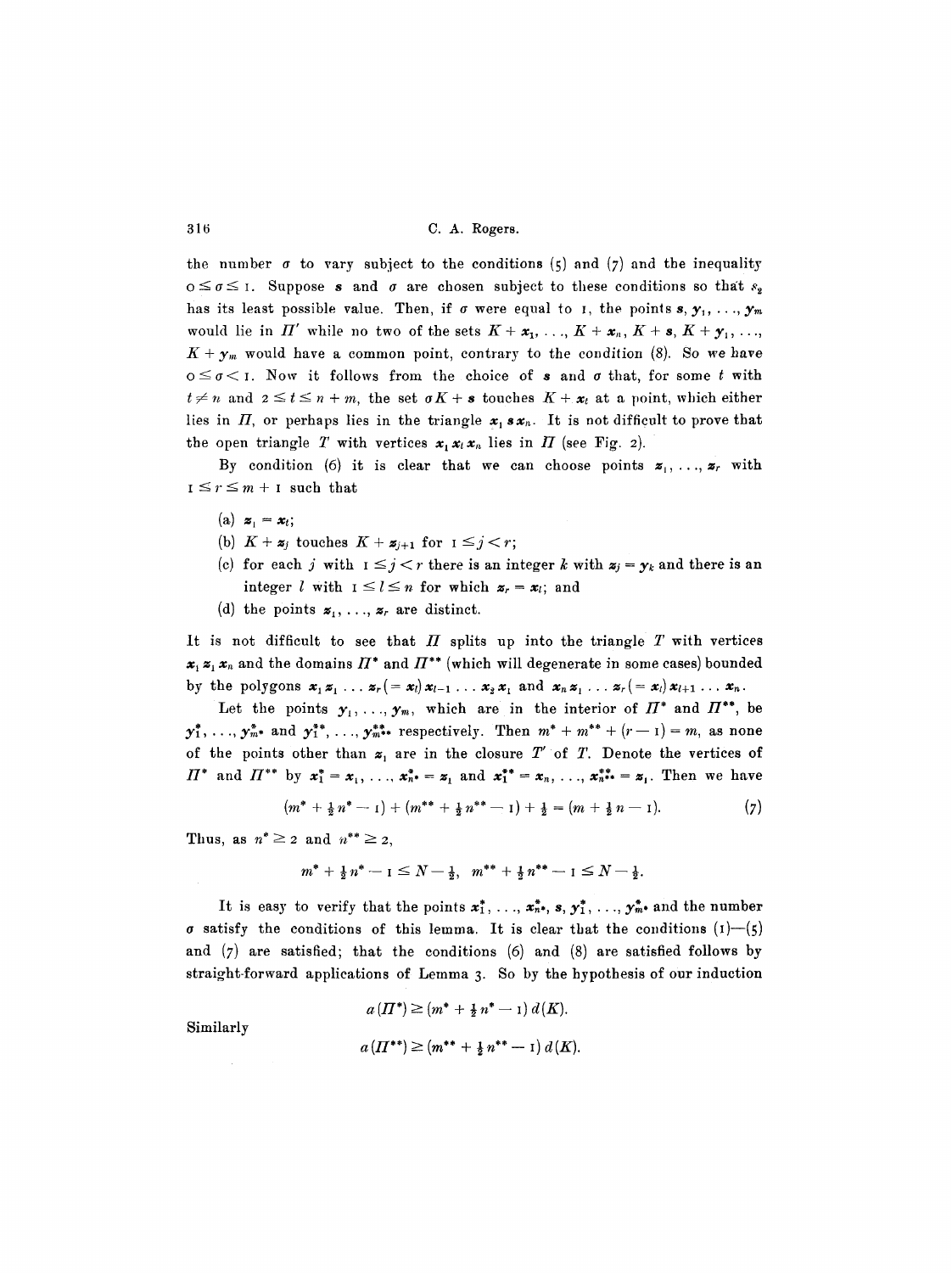

Also by Lemma 4 we see that

 $a(T) \geq \frac{1}{2} d(K)$ .

Adding these inequalities and using  $(7)$  we obtain  $(5)$ .

It is easy to check that no difficulty arises in the cases (which we have tacitly ignored) when one or more of the polygons degenerate. We remark that in the initial case when  $m+\frac{1}{2}n-1=\frac{1}{2}$ , we have  $m=0$ ,  $n=3$ , so that  $r=1$ and  $z_1 = x_2 = x_{n-1}$ . Thus we obtain (5) from Lemma 4 without use of any inductive hypothesis. This completes the proof of Lemma I.

4. Throughout this section  $K$  will denote an open convex set; we no longer suppose that  $K$  is necessarily strictly convex. Before we prove Theorem I we prove the following lemma.

**Lemma 5.** Suppose that K is strictly convex. Let  $a, b, x_1, \ldots, x_{n+m}$  be points *such that:* 

- (I) the polygon  $\mathbf{b} \cdot \mathbf{a} \cdot \mathbf{x}_1 \cdot \cdot \cdot \mathbf{x}_n$ ,  $\mathbf{b}$  is a Jordan polygon bounding a domain  $\Pi$ ;
- (2) the sets  $K + x_r$  and  $K + x_{r+1}$  touch for  $r = 1, \ldots, n-1$  and the sets  $K + x_1$ ,  $K + x_n$  touch the line **ab** at the points **a**, **b** respectively;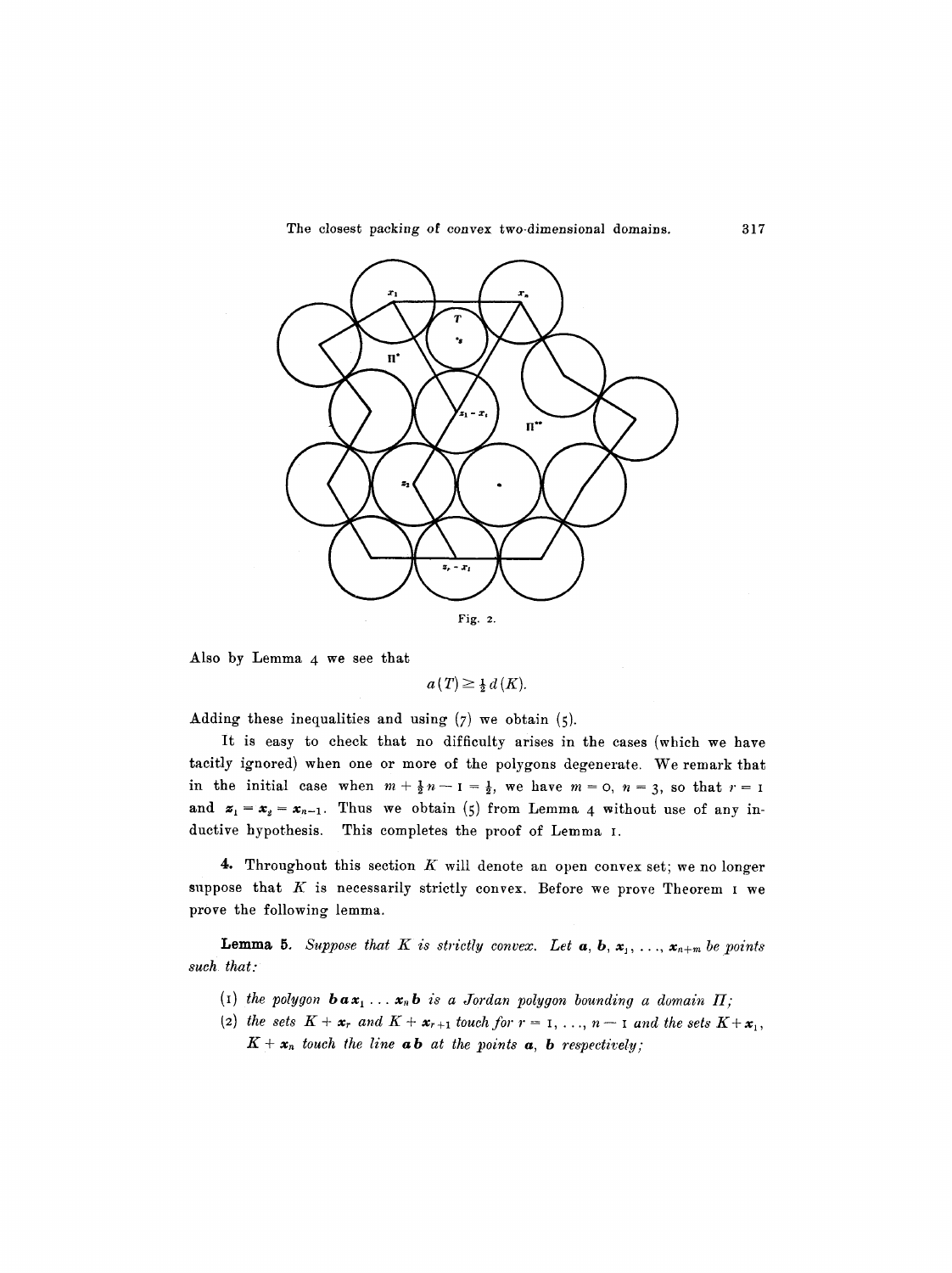**318 C.A. Rogers.** 



- (3) the sets  $K + \mathbf{x}_{n+1}, \ldots, K + \mathbf{x}_{n+m}$  are contained in  $\Pi$ ; and
- (4) all the sets  $K + x_1, \ldots, K + x_{n+m}$  lie on the same side of the line **ab** and *no two of these sets have a common point.*

*Then* 

$$
(m+\frac{1}{2}n-\frac{1}{2})d(K) \le a(H). \tag{8}
$$

**Proof.**<sup>1</sup> We may without loss of generality take the point  $\frac{1}{2}(a + b)$  to be the origin. Let  $c$  and  $d$  be the points of contact of the tac-lines to  $K$  parallel to the line **ab**. We may suppose without loss of generality that  $\frac{1}{2}(\mathbf{c} + \mathbf{d})$  coincides with 0. Write

$$
\mathbf{y}_1 = \mathbf{x}_1, \ldots, \mathbf{y}_n = \mathbf{x}_n, \mathbf{y}_{n+1} = -\mathbf{x}_1, \ldots, \mathbf{y}_{2n} = -\mathbf{x}_n, \mathbf{y}_{2n+1} = \mathbf{x}_{n+1}, \ldots,
$$
  

$$
\mathbf{y}_{2n+m} = \mathbf{x}_{n+m}, \mathbf{y}_{2n+m+1} = -\mathbf{x}_{n+1}, \ldots, \mathbf{y}_{2n+2m} = -\mathbf{x}_{n+m}
$$

Then it is easy to verify that the sets  $K+\mathbf{y}_1$  and  $K+\mathbf{y}_{2n+2m}$  and the sets  $K + \mathbf{y}_n$  and  $K + \mathbf{y}_{n+1}$  touch at the points  $\boldsymbol{a}$  and  $\boldsymbol{b}$  (see Fig. 3). Further all the sets  $K + \mathbf{y}_{n+1}, \ldots, K + \mathbf{y}_{2n}, K + \mathbf{y}_{2n+m+1}, \ldots, K + \mathbf{y}_{2n+2m}$  lie on the opposite side of *ab* to the sets  $K + y_1, ..., K + y_n, K + y_{2n+1}, ..., K + y_{2n+m}$ . Also we see that if  $1 \leq r \leq s \leq n+m$ , the sets  $K+x_r$ ,  $K+x_s$  have a common point or a

<sup>&</sup>lt;sup>1</sup> Compare with B. SEGRE and K. MAHLER, Amer. Math. Monthly, 51 (1944), 261-270, § 5.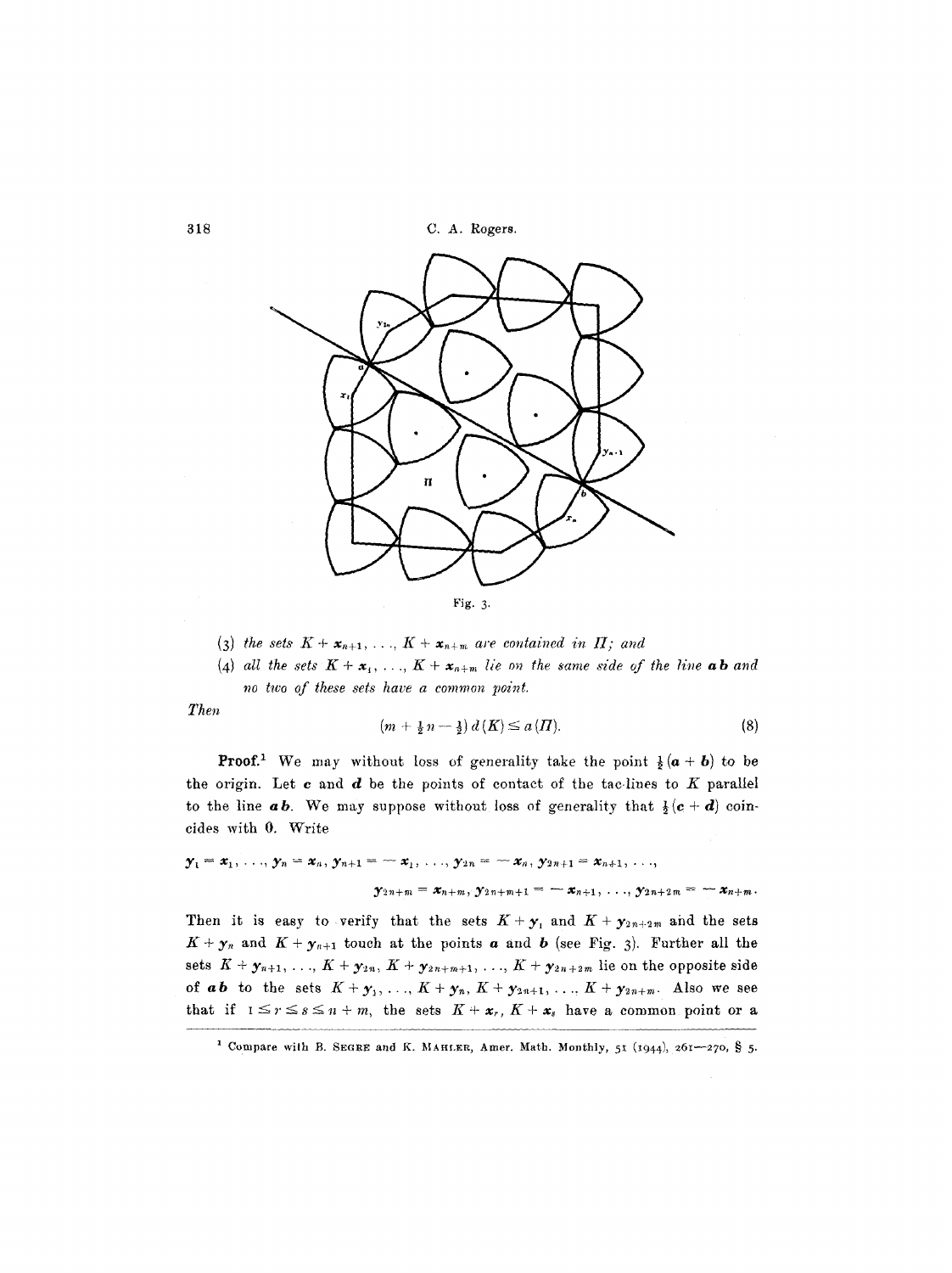common boundary point, if and only if, the sets  $K-x_r$ ,  $K-x_s$  have a common point or a common boundary point respectively. Thus the domain  $\Sigma$  bounded by the Jordan polygon  $y_1y_2... y_{2n}y_1$  has area  $2 a(\Pi)$ , and the points  $y_1, ...,$  $y_{2n+2m}$  satisfy the conditions of Theorem 2, with 2 n and 2 m in place of n and m. Hence by Theorem 2,

$$
(2\,m+n-1)\,d(K)\leq 2\,a\,(H).
$$

This proves the lemma.

**Proof of Theorem 1.** Since every convex set  $K$  can be approximated arbitrarily closely by inscribed strictly convex sets with packing determinants arbitrarily close to  $d(K)$ , it clearly suffices to prove the theorem on the assumption that  $K$  is strictly convex. So we suppose that  $K$  is strictly convex. It is clear (from Blaschke's selection theorem<sup>1</sup>) that we may suppose that it is not possible to pack  $n$  sets  $K$  into any open bounded convex set having area less than that of S. Then, if the sets  $K + x_1, \ldots, K + x_n$  form a packing of n sets K into S, it is clear, from the minimal property of the area of  $S$ , that  $S$  is the least convex cover of the union of the sets  $K + x_1, \ldots, K + x_n$ .

Let  $z_0, z_1, \ldots, z_s = z_0$  be those of the points  $x_1, \ldots, x_n$ , for which  $C + x_t$ and the boundary B of S have a proper arc in common; the order being such that these arcs are in cyclic order on  $B$  (see Fig. 4). Let the end-points of the arc common to  $C + \mathbf{z}_{\varrho}$  and  $B$  be  $\mathbf{c}_{\varrho}$  and  $\mathbf{d}_{\varrho}$  for  $\varrho = 0, 1, ..., s$ , the ends being named so that B consists of the line segment  $d_{\rho-1} c_{\rho}$  and the arc  $c_{\rho} d_{\rho}$  for  $\rho = 1, \ldots, s$ . It follows without difficulty from the minimal property of the area of S that there is a connected sub-system of the sets  $K + x_1, \ldots, K + x_n$  containing the sets  $K + z_1, \ldots, K + z_s$ .

Let  $\mathcal{Z}_0$  be the domain bounded by the polygon  $\mathbf{z}_0 \mathbf{d}_0 \mathbf{c}_1 \mathbf{z}_1 \mathbf{d}_1 \ldots \mathbf{c}_s \mathbf{d}_s$ . By the above connectedness property it is possible to make an inductive choice, from the points  $x_1, \ldots, x_n$ , of sequences

$$
\boldsymbol{v}_1^{(\sigma)}=\boldsymbol{z}_0, \, \boldsymbol{v}_2^{(\sigma)}, \, \ldots, \, \boldsymbol{v}_{r(\sigma)}^{(\sigma)}=\boldsymbol{z}_\sigma, \quad \sigma=1,\, \ldots, \, s-1,
$$

such that, for  $\sigma = 1, \ldots, s-1$ , we have:

- (a) the sets  $K + \nu_{\varrho-1}^{(\sigma)}$ ,  $K + \nu_{\varrho}^{(\sigma)}$  touch for  $\varrho = 2, \ldots, r(\sigma)$ ; and
- (b) the broken line  $\mathbf{v}_{p(q)}^{(\sigma)} \mathbf{v}_{p(q)+1}^{(\sigma)} \dots \mathbf{v}_{r(q)}^{(\sigma)} (= \mathbf{z}_{q})$  is a Jordan arc dividing the set  $\Sigma_{\sigma-1}$  bounded by the polygon  $\mathbf{v}_1^{(\sigma-1)}$  (=  $\mathbf{z}_0$ )  $\mathbf{v}_2^{(\sigma-1)}$  ...  $\mathbf{v}_{r(\sigma-1)}^{(\sigma-1)}$  (=  $\mathbf{z}_{\sigma-1}$ )  $\mathbf{d}_{\sigma-1}$   $\mathbf{c}_{\sigma} \mathbf{z}_{\sigma}$ ...  $c_s z_s (= z_0)$  [here  $r(o) = 1$  and  $v_1^{(0)} = z_0$ ] into the domain  $\Pi_o$  bounded by

<sup>&</sup>lt;sup>1</sup> W. BLASCHKE, *Kreis und Kugel* (Leipzig, 1916), § 18.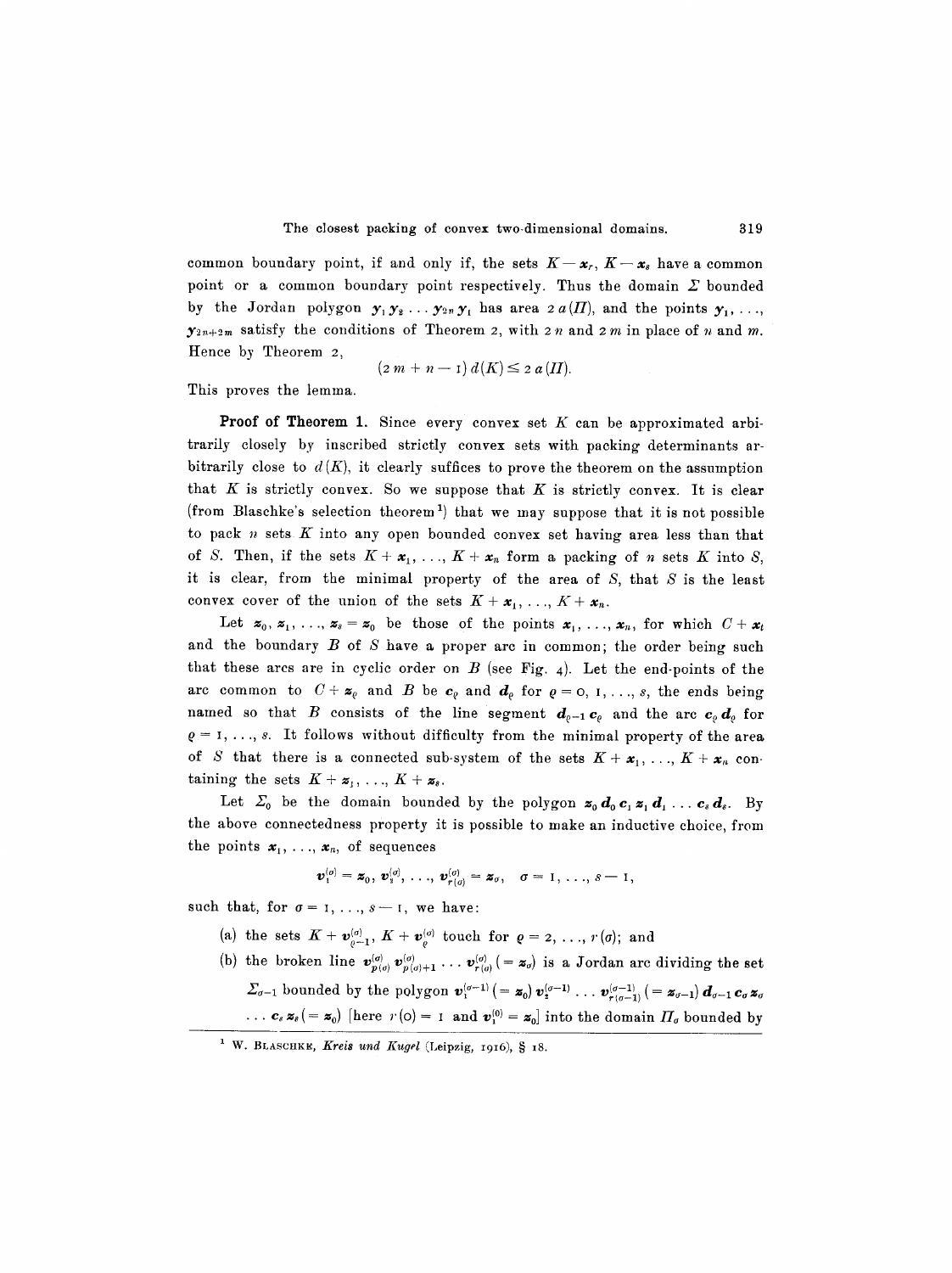320 C. A. Rogers.



the Jordan polygon  $\mathbf{v}_{r(\sigma-1)-1}^{(\sigma-1)} (= \mathbf{z}_{\sigma-1}) \mathbf{v}_{r(\sigma-1)-1}^{(\sigma-1)} \dots \mathbf{v}_{p(\sigma)}^{(\sigma-1)} (= \mathbf{v}_{p(\sigma)}^{(\sigma)}) \mathbf{v}_{p(\sigma)+1}^{(\sigma)} \dots$  $v_{r(\sigma)}^{(\sigma)}$  (=  $\mathbf{z}_{\sigma}$ )  $\mathbf{c}_{\sigma}$   $\mathbf{d}_{\sigma-1}$   $\mathbf{z}_{\sigma-1}$  [here  $p(1)$  = 1 and  $v_1^{(0)} = \mathbf{z}_0$ ] and a set  $\Sigma_{\sigma}$  consisting of a finite number of domains and bounded by the polygon  $\mathbf{v}_1^{(0)}$  (=  $\mathbf{z}_0$ )  $\mathbf{v}_2^{(0)}$ ...  $\boldsymbol{v}_{\boldsymbol{r}(\sigma)}^{(\sigma)}$  ( =  $\boldsymbol{z}_{\sigma}$ )  $\boldsymbol{d}_{\sigma}$  **c**<sub> $\sigma+1}$ </sub>  $\boldsymbol{z}_{\sigma+1}$  ... **c**<sub>s</sub>  $\boldsymbol{z}_{s}$  ( =  $\boldsymbol{z}_{0}$ ).

We note that the polygon  $v_1^{(s-1)} = z_0 v_2^{(s-1)} \dots v_{r(s-1)}^{(s-1)} (= z_{s-1}) d_{s-1} c_s z_s (= z_0)$ is a Jordan polygon. Hence  $\mathcal{Z}_{s-1}$  is a domain; we write  $\Pi_s = \mathcal{Z}_{s-1}$ . Thus we have found broken lines which split the domain  $\Sigma_0$  up into the domains  $\Pi_1, \ldots, \Pi_s$  bounded by the Jordan polygons:  $\mathbf{v}_{r(\sigma-1)}^{(\sigma-1)} (= \mathbf{z}_{\sigma-1}) \mathbf{v}_{r(\sigma-1)-1}^{(\sigma-1)} \ldots \mathbf{v}_{p(\sigma)}^{(\sigma-1)}$  $(= \mathbf{v}_{p(\sigma)}^{(\sigma)} \mathbf{v}_{p(\sigma)+1}^{(\sigma)} \dots \mathbf{v}_{r(\sigma)}^{(\sigma)} (= \mathbf{z}_{\sigma}) \mathbf{c}_{\sigma} \mathbf{d}_{\sigma-1} \mathbf{z}_{\sigma-1},~\text{for } \sigma = 1, \dots, s, \text{ where we take } p(s) = 0$  $= r(s) = 1$  and  $v_1^{(s)} = z_s = z_0$ .

Now the number  $n(\sigma)$  of the points  $\mathbf{x}_1, \ldots, \mathbf{x}_n$  on the boundary of  $\Pi_{\sigma}$  is given by

$$
n(\sigma) = \{r(\sigma-1)-p(\sigma)+1\} + \{r(\sigma)-p(\sigma)\}.
$$

Let  $m(\sigma)$  be the number of the points  $\mathbf{x}_1, \ldots, \mathbf{x}_n$  in  $\mathbf{\Pi}_{\sigma}$ . It is clear that the points  $c_{\sigma}$ ,  $d_{\sigma-1}$  and those of the points  $x_1, \ldots, x_n$  in and on the boundary of  $\Pi_{\sigma}$  satisfy the conditions of Lemma 5. Hence

$$
a\left(\Pi_{\sigma}\right) \geq \left\{m\left(\sigma\right)+\frac{1}{2}\,n\left(\sigma\right)-\frac{1}{2}\right\}\,d\left(K\right) = \left\{m\left(\sigma\right)+\frac{1}{2}\,r\left(\sigma-1\right)+\frac{1}{2}\,r\left(\sigma\right)-p\left(\sigma\right)\right\}\,d\left(K\right)
$$